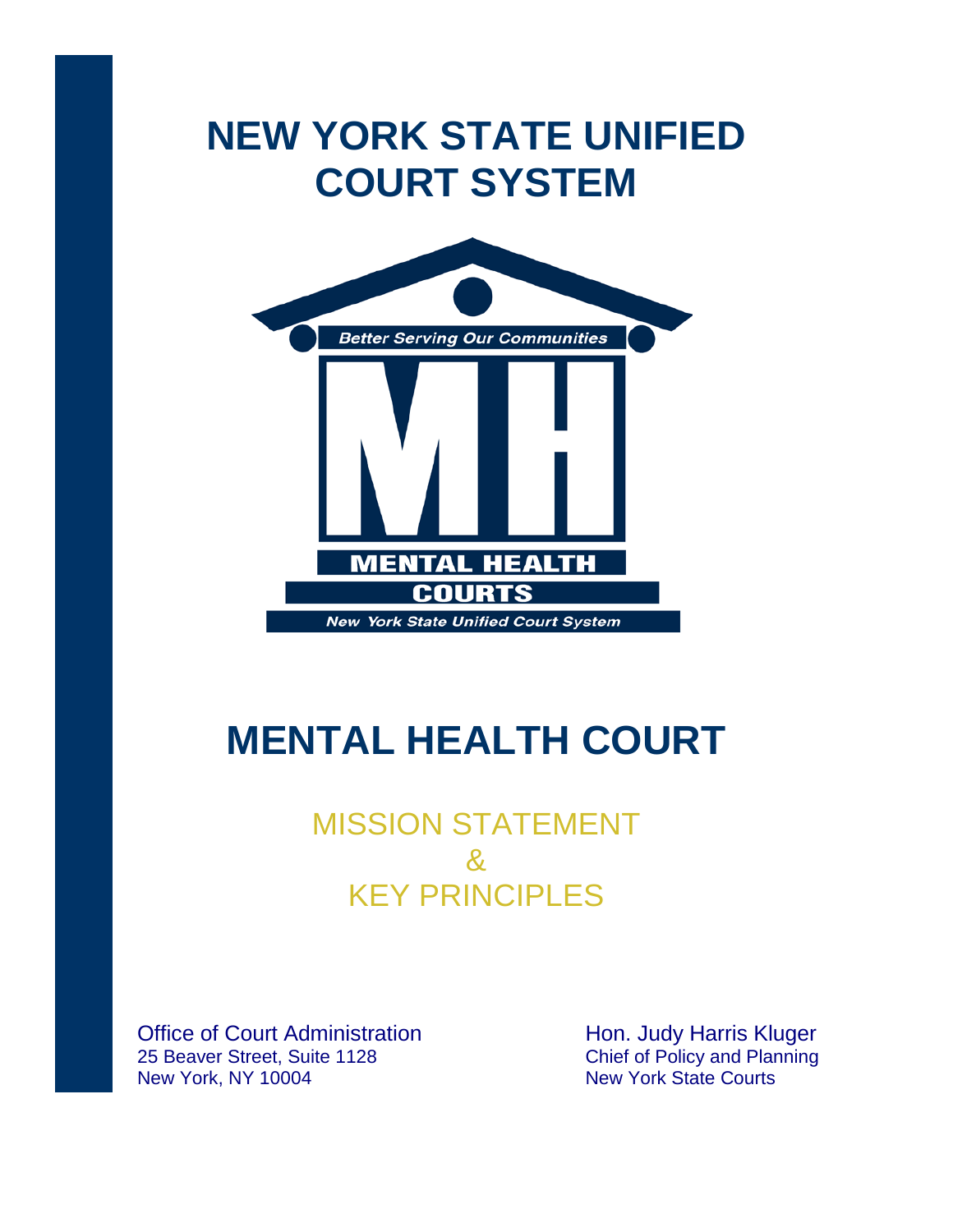### **MENTAL HEALTH COURTS**

### **INTRODUCTION**

Mental health courts are specialized court parts that seek to craft a meaningful response to the problems posed by defendants with mental illness in the criminal justice system. Addressing both the treatment needs of defendants with mental illness and the public safety concerns of communities, mental health courts link defendants with mental illness to long-term treatment as an alternative to incarceration.

Mental health courts are one of the newest types of "problem-solving courts": courts that work in collaboration with others to create solutions to problems like addiction, domestic violence, child neglect and quality-of-life crime and that seek to improve outcomes for victims, communities and defendants. Since 2002, 26 mental health courts have begun operations in New York State. These courts vary in the types of cases they hear and the way they link offenders to treatment and related services in the community, but they are all grounded in a set of common principles.<sup>[1](#page-1-0)</sup>

#### **MISSION STATEMENT**

The following is a mission statement setting forth the goals of the New York State mental health courts:

*New York State's mental health courts seek to improve public safety, court operations, and the well-being of people with mental illness by linking to court-supervised, community-based treatment defendants whose mental illness is related to their current criminal justice involvement and whose participation in the mental health court will not create an increased risk to public safety.*

The impetus behind each mental health court reflects local needs and priorities. Some mental health courts originated where drug courts were faced with challenges presented by drug court participants with co-occurring mental illness and substance abuse disorders. Others were designed to help alleviate overcrowding in the local jail. Virtually all mental health courts, however, have identified some combination of the following goals:

<span id="page-1-0"></span> $<sup>1</sup>$  The Council of State Governments Justice Center, which coordinates the Criminal</sup> Justice/Mental Health Consensus Project and serves as technical assistance provider for the Bureau of Justice Assistance's Justice and Mental Health Collaboration Program, has developed a document that identifies and explains important elements of mental health courts, which was a useful reference in developing these key principles. See Thompson, M., Osher, F., Tomasini-Joshi, D., *Improving Responses to People with mental Illnesses: Essential Elements of a Mental Health Court,* New York, NY: Council of State Governments Justice Center, 2008, http:/consensusproject.org/mhcp/essential.elements/pdf.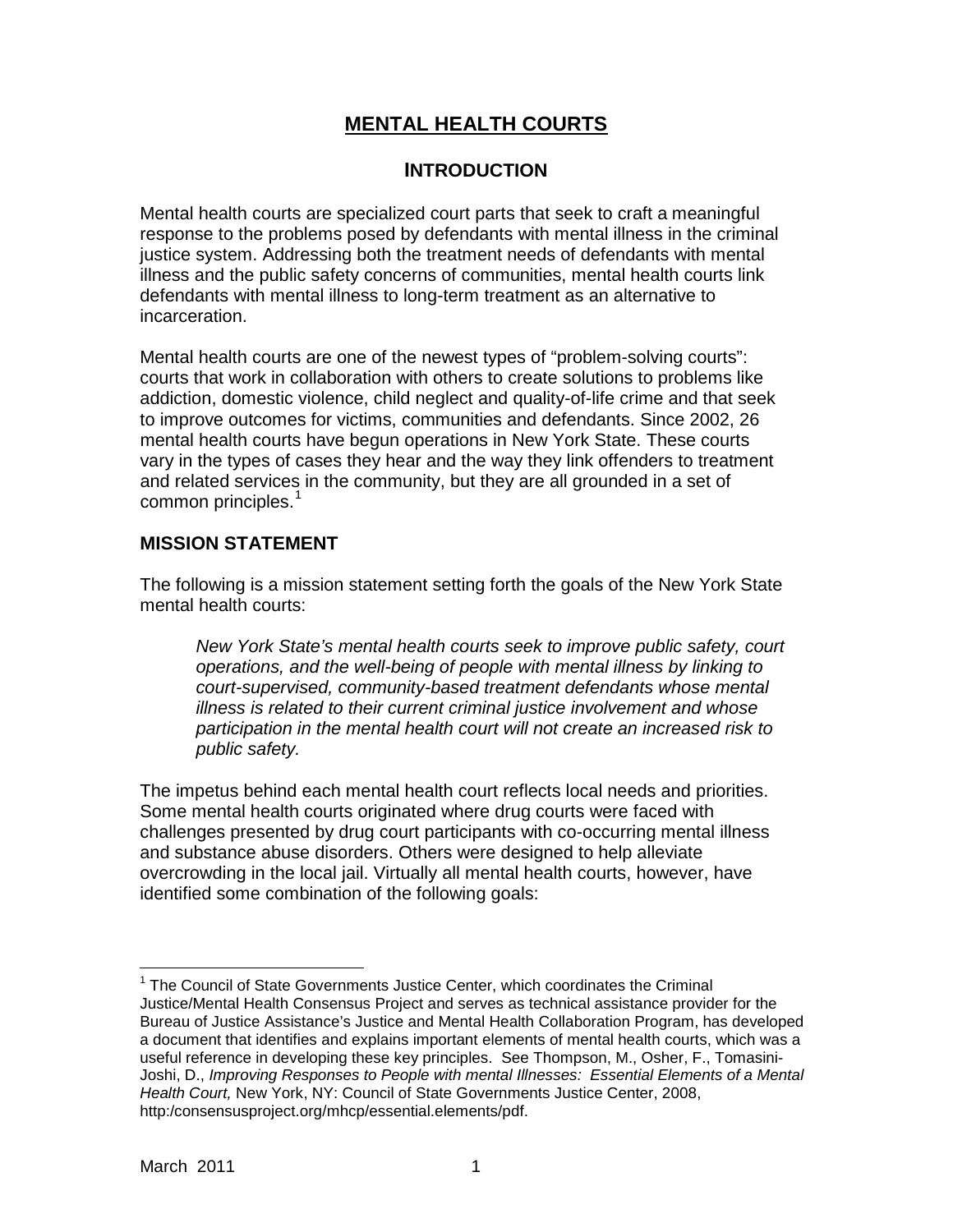*Improve public safety:* Many people with mental illness cycle repeatedly through the criminal justice system. Linking these offenders to community-based services is intended to reduce recidivism.

*Reduce length of time in jail or prison for offenders with mental illness:* Mental health courts seek to reduce both the frequency of arrests and the duration of incarceration of offenders with mental illness for whom community-based treatment is an appropriate alternative to incarceration.

*Use overtaxed criminal justice resources more efficiently:* Mental health courts are a means of reducing the frequency of contacts between law enforcement and people with mental illness, improving court operations in cases involving offenders with mental illness, and minimizing the strains on correctional facilities caused by incarcerating people with mental illness.

*Improve court's ability to identify, assess and monitor offenders with mental illness:* By equipping courts with the tools necessary to perform meaningful assessments, identify appropriate treatment options and make connections to the mental health system, mental health courts provide judges with the means to make more informed decisions about cases involving offenders with mental illness.

*Improve quality of life for people with mental illness:* Mental health courts seek to reverse the trend in recent decades toward "criminalization" of mental illness, a term that describes society's use of the criminal justice system to respond to behaviors associated with or caused by mental illness. Instead of incarcerating mentally ill offenders, mental health courts can help to connect them to community-based treatment and support services that encourage recovery.

*Improve coordination between the mental health and criminal justice systems:* In bringing together criminal justice and mental health stakeholders and involving many parties in the planning and implementation process, mental health courts are catalysts for cross-training and systems improvement programs.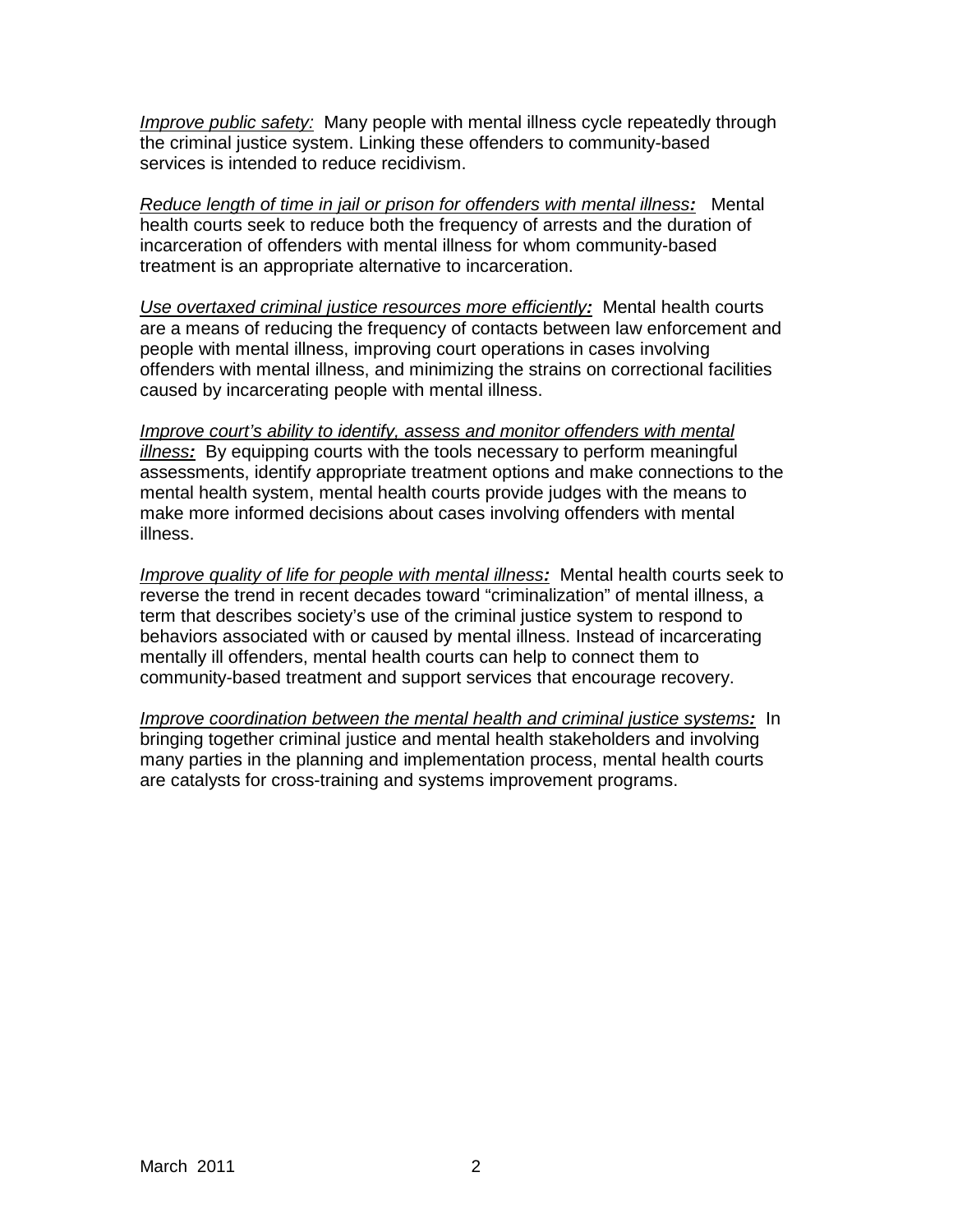#### **KEY PRINCIPLES**

The following elements of mental health courts are a synthesis of principles that have emerged based on an examination of mental health courts around the country as well as an analysis of New York State's mental health courts.

#### **Coordinated Planning and Administration**

• Mental health courts require collaboration among a broad-based group of stakeholders: judges; court administrators; prosecutors; defense attorneys; public mental health and substance abuse agencies; community-based providers of mental health treatment, substance abuse treatment and related services; law enforcement, corrections and probation agencies; people with mental illness, their family members, and mental health advocates; crime victims; and other community members. Involvement of these stakeholders in the planning and operations of a mental health court will help ensure that the resources and activities of the court are coordinated with those of other criminal justice and mental health agencies working with offenders with mental illness. The planning process for mental health courts should include creating a local working group of stakeholders who will assist in the creation of program guidelines and the development of cross-training programs. A team of court personnel develops a "planning document" that serves as a guide to the implementation and operations of the court.

#### **Target Population**

• Eligibility criteria for mental health courts are based on the specific nature of the criminal offense and the nature and severity of a person's mental illness. Mental health courts should target individuals whose mental illness is related to their current criminal justice involvement and whose participation in the court will not create an increased risk to public safety.

#### **Referral, Screening and Assessment**

• Offenders with mental illness cannot be identified on the basis of their criminal charges, and their symptoms and/or psychiatric history may not be readily apparent to lawyers and judges. In order to identify potential mental health court participants, mental health courts should ascertain all possible referral sources and develop tools and procedures for identifying, referring, and screening such individuals. Mental health courts should also have resources available for thorough psychosocial and/or psychiatric assessments of potential participants so that the court can determine whether an individual is eligible for participation and understand what community-based services will be required to meet the individual's treatment goals and the community's public safety goals.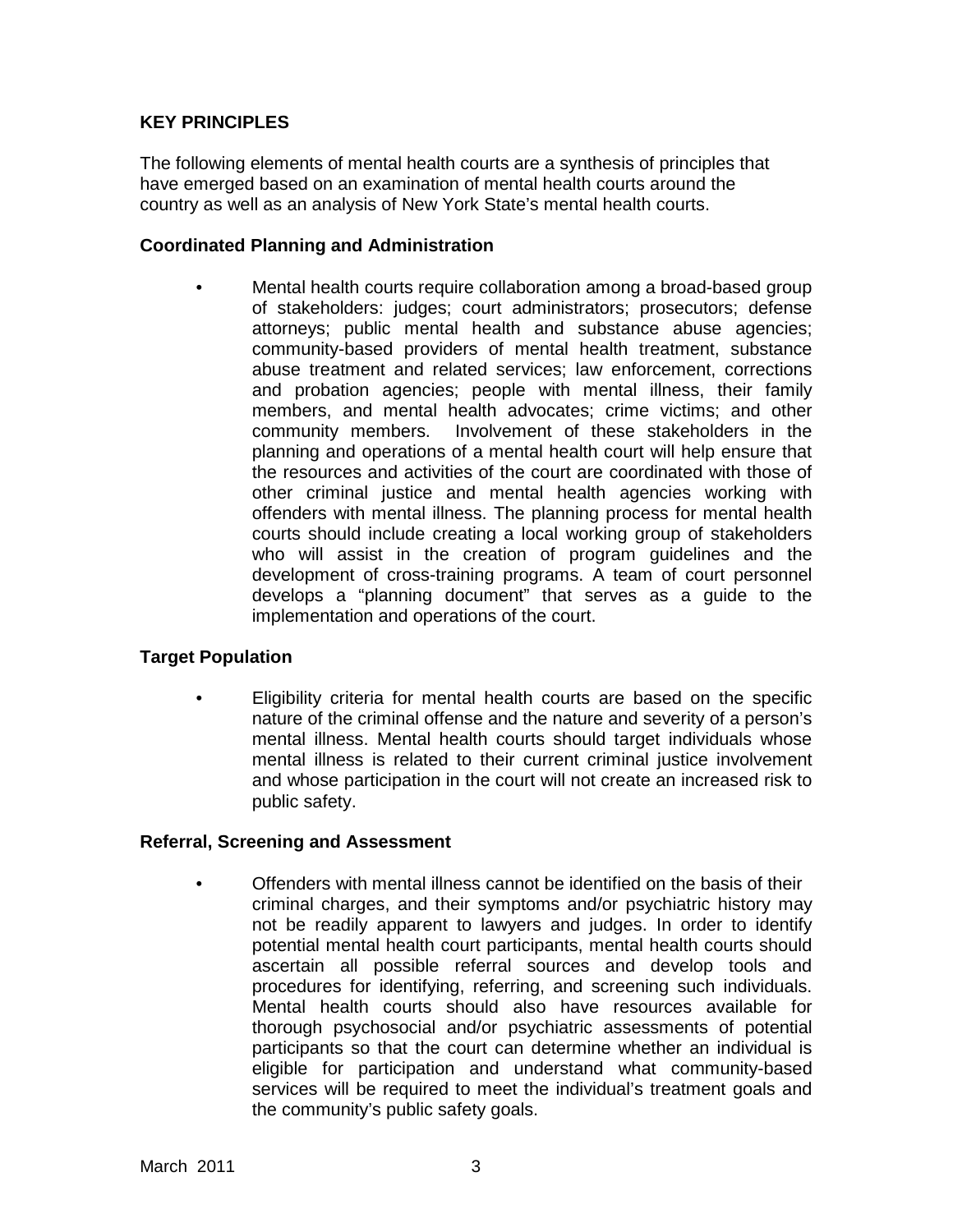#### **Individualized Treatment Plans**

• Individualized treatment plans that balance individual treatment goals and public safety goals are one of the cornerstones of mental health courts. These plans set forth treatment-related objectives and court mandates that must be achieved by the mental health court participant prior to successful completion and graduation from the program. Courts and the community-based service providers working with mental health court participants may need to adjust individualized treatment plans as clinical needs change during an individual's participation in a mental health court.

#### **Informed Choice and Voluntary Participation**

• A person's decision to participate in a mental health court must be voluntary and based on informed choice. Mental health courts establish procedures for ensuring that each participant fully understands the terms of participation, including the impact on his/her criminal case and the proposed treatment alternatives. In particular, mental health courts must address issues of competency prior to a defendant's enrollment in the program.

#### **Terms of Participation**

Terms of participation in a mental health court are based on both criminal justice criteria and mental health considerations. Mental health courts develop program guidelines regarding whether participation takes place before or after a plea and/or sentencing, the length of the court's treatment mandate, requirements for graduation from the courts, rewards for successful completion of all court mandates, and consequences for failing to comply with or complete court mandates.

#### **Linking to Community-Based Services**

• Participants in mental health courts need to be connected to a wide array of individualized, adequate, and appropriate treatments and services, including mental health treatment, substance abuse treatment, case management services, supported housing, educational and vocational services, and assistance with public benefits. Mental health courts must work closely with service providers to ensure that individuals obtain appropriate services throughout their participation in a mental health court.